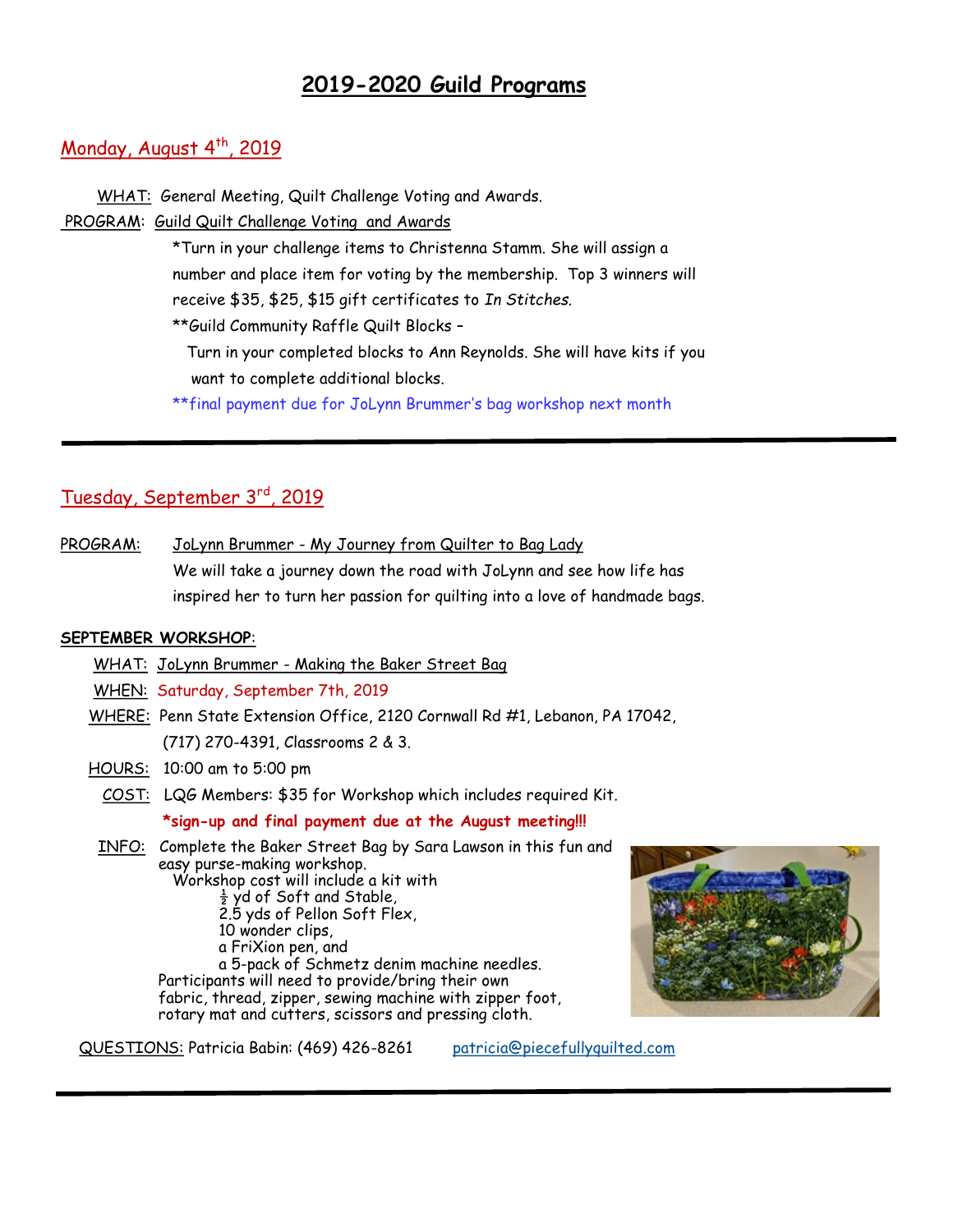# Monday, October 7<sup>th</sup>, 2019

#### PROGRAM: Cheryl Maulfair - The Journey of a Self-Taught Quilter

(Nobody Told Me I Can't Do That!)

 \* The Journey of a Self-Taught Quilter is an open and inspiring talk about how Cheryl started quilting and the transformation from drab colors to fab colors.

### **OCTOBER WORKSHOP**:

- WHAT: Cheryl Maulfair 3D Blooms and Baskets
- WHEN: Friday, October 11th, 2019
- WHERE: Penn State Extension Office, 2120 Cornwall Rd #1, Lebanon, PA 17042,

(717) 270-4391, Classrooms 2 & 3.

- HOURS: 10:00 am to 5:00 pm
- COST: LQG Members: \$35 for Workshop which includes required Kit.

\*sign-up and final payment due at the September meeting

- MORE INFO: Learn to manipulate fabric to create a woven basket and 3D flowers. You will receive a kit of precut fabric and fat quarter of background fabric. Kit will include all fabrics needed to complete an 18 x 22 unembellished block. The possibilities are endless and you'll learn how to create a unique piece that is your own design. The block will not be completely finished in class.
- QUESTIONS: Patricia Babin: (469) 426-8261 [patricia@piecefullyquilted.com](mailto:patricia@piecefullyquilted.com)

# Monday, November 4, 2019

PROGRAM: T. Carter - History Outside the Box: Indigenous Lecture

with Performance by Joe Gaines from the Choctaw Nation

WEBSITE: <https://historyoutsidethebox.net>

FACEBOOK: <https://www.facebook.com/historyquilts/>

MORE INFO: T Carter is a historian, fiber artist and storyteller. Quilts reveal a history from many perspective, including the voices of women, ordinary people, people of color and others whose voices have yet to be heard and whose stories remain untold. This collection includes a colorful variety of quilts inspired by Native American and Indigenous history, culture and lifeways. Through star quilts, wildlife applique and beadwork, T shares stories passed down by the oral tradition, and exposes hidden history. Joe Gaines will provide traditional singing, drumming, and a fun dance lesson!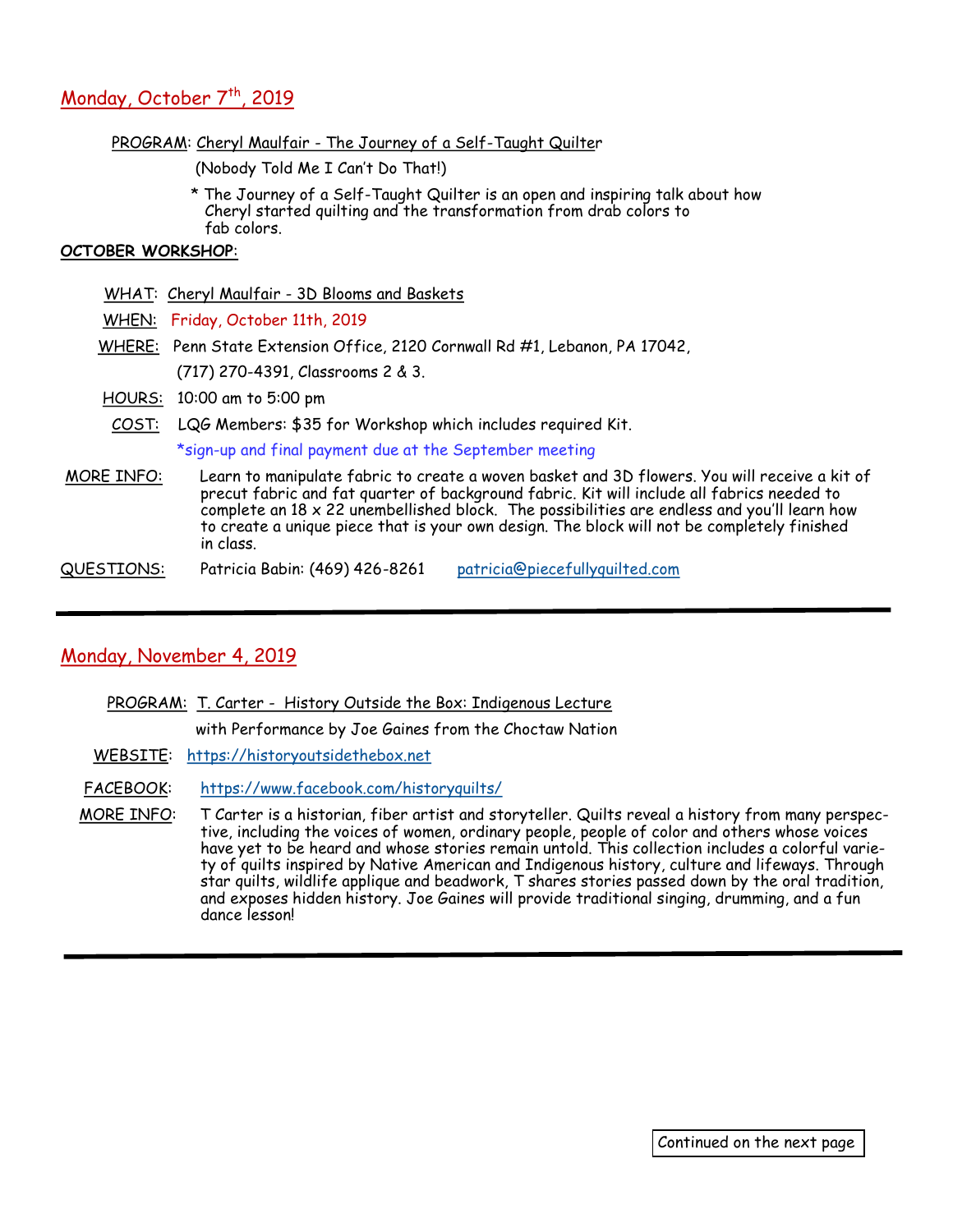# Monday, Decmeber 2nd, 2019

PROGRAM: Cookie Exchange / Ornament Exchange Gingerthread House Group Challenge

 MORE INFO: We will work in groups to make the best gingerthread houses possible, using materials provided by the guild. You only need to bring:

- 1. scissors for cutting fabric
	- 2. needle and thread (any color, any type) for embellishments that can't be glued.



Monday, January 6<sup>th</sup>, 2020

PROGRAM: Quilters Strip Poker (yes that's right :+)

 MORE INFO: Did the title get your attention, ladies? GOOD! \*Bring 6 strips of 2  $\frac{1}{2}$  inch by width of fabric 42-44" wide in black, white, blue or red cotton fabric.

Monday, February 3rd, 2020

PROGRAM: Back to School Night

MORE INFO: Join us for a fun round of technique demonstrations by some of our very own talented members. You will have the opportunity to rotate on a timed schedule to each presenter's station. Come away with handouts for future use. We look forward to seeing you for a fun night of learning and visiting with friends!.

Continued on the next page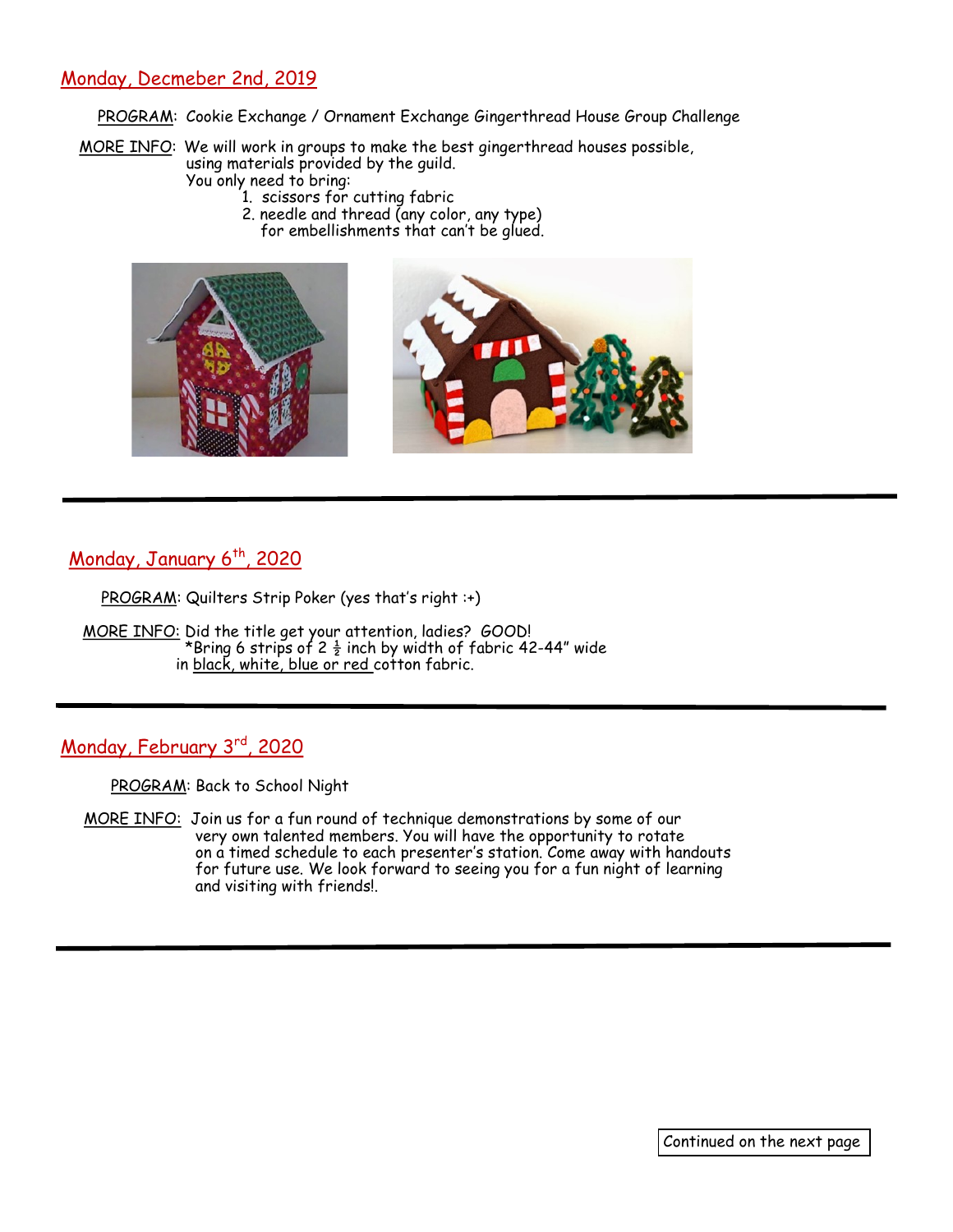# Monday, March 2<sup>nd</sup>, 2020

## PROGRAM: Deborah Konchinsky, Critter Pattern Works - Why Be Creative?

Website: <http://www.critterpat.com>

Facebook: <https://facebook.com/critterpat/>

MORE INFO: Critter Pattern Works was formed in 1989 as a vehicle to help people think more creatively. We accomplish this through our machine appliqué patterns. In every pattern there is a little art lesson. We want our customers to have an open mind and discover things they can do with their sewing machines (in the bigger picture, in their lives) that they didn't dream possible.

Creativity is problem solving. We all have problems to solve. Creativity is fun. Self-discovery is fun. We accomplish creativity by asking questions. We set up a set of principles to work with and then push them to the limits. Everybody has some creativity, like everybody has height or weight or intelligence. Some people have more of an attribute than others. Creativity can be self taught.

#### MARCH WORKSHOP: ٦

WHAT: Deborah Konchinsky – Felted Dragon (Fly) Block

WHEN: Saturday, March 7<sup>th</sup>, 2020

 WHERE: Penn State Extension Office, 2120 Cornwall Rd #1, Lebanon, PA 17042, (717) 270-4391, Classrooms 2 & 3.

HOURS: 10:00 am to 5:00 pm

 COST: LQG Members: \$35 for Workshop plus \$25 Kit. \*sign-up and final payment due at at the January meeting

MORE INFO: You will learn to make one felted applique dragonfly complete with Angelina (a sparkly fiber) enhanced wings with embroidery threads. The technique is called needle felting (pushing wool fibers into wool applique and a wool background with a needle felting tool). To further embellish this block, the wings will be hand stitched where the veins are and the bodies will be lightly beaded and flowers will be felted using wool yarn for stems and fibers for petals. We will be creating the beginnings of a quilt as shown in the photo, or this block could become a pocket on a bag.

Class Supply List - Supplies Participants Should Bring:

- 1. Scissors, small to cut out a wool applique
- 2. Felting tool Clover #8901 (the pink one with three needles)
- 3. A piece of upholstery foam to felt into.
- 4. Embroidery threads, pearl cotton size #8 or floss in neutral colors.
- 5. Pins
- 6. Needles for embroidery, size 5 is good
- 7. A tube of small beads in assorted shapes in your favorite mixed color (shades of green or blue etc.) for the body of the dragonfly.
- 8. Needle and thread for these beads. Bring a small bowl or lid to keep loose beads under control.

#### The \$25.00 Kit includes:

- 1. One baggie of roving with several colors and different values and textures.
- 2. A small baggie of Angelina
- 3. One 10" square of hand dyed wool fabric for the background.
- 4. One hand dyed wool fabric for border.
- 5. One piece of wool for the applique.
- 6. Pattern complete with photo and instructions

QUESTIONS: Patricia Babin: (469) 426-8261 [patricia@piecefullyquilted.com](mailto:patricia@piecefullyquilted.com)

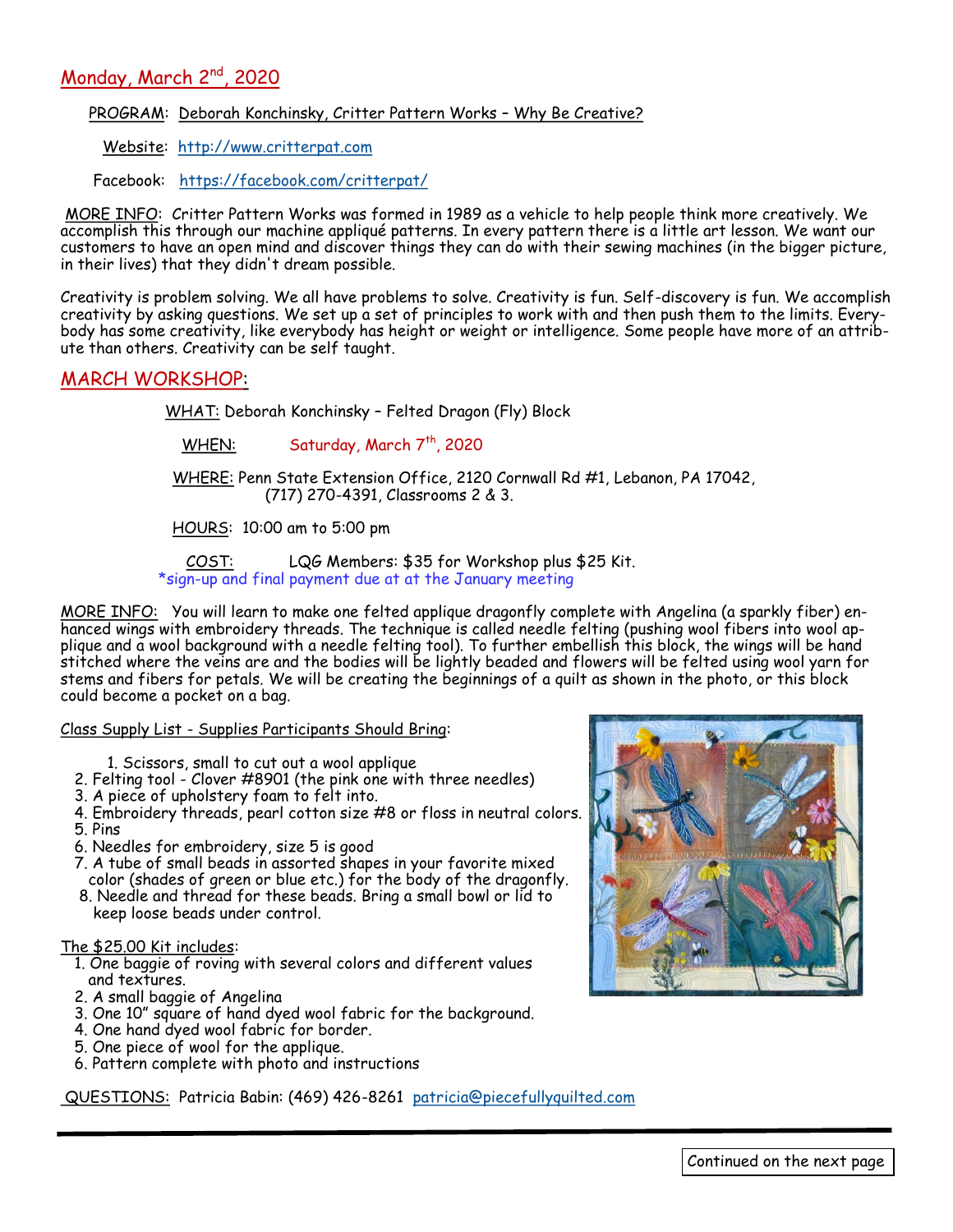**Monday, April 6, 2020** 

PROGRAM: Lisa White Reber - The drab little quilt that brought color to my life

 How the craziness that is DippyDyes got started. Website: <https://www.dippydyes.com>

Facebook: <https://www.facebook.com/DippyDyes/>

#### APRIL WORKSHOP:

WHAT: Lisa White Reber – Dye Boot Camp

WHEN: Saturday, April 11<sup>th</sup>, 2020

 WHERE: Penn State Extension Office, 2120 Cornwall Rd #1, Lebanon, PA 17042, (717) 270-4391, Classrooms 2 & 3.

HOURS: 10:00 am to 5:00 pm

COST: LQG Members: \$35 for Workshop plus \$21 Kit.

MORE INFO**:** In this basic workshop, learn all the skills you need to start dyeing your own cotton fabric. This fast-paced workshop starts with a discussion of safety, and of the supplies needed to easily create gorgeous, washfast color on fabric. Then the class will practice dyeing a single solid color, then move on to color and value scales and color mixing. Transparency is everywhere in the quilting world! Dyeing your own fabrics is a great way to get just the hues and values you need. We will be focusing on dyeing fabrics with minimal amounts of white for results that look most like the layering of different colors. Samples of transparency in quilts will be shown and discussed. This is a beginner workshop where you can learn all the skills you need to start dyeing your own cotton fabric. Plus you'll get great recipes to start you on yourdye color journey. We'll start with a discussion of safety, and of the supplies needed to easily create gorgeous, washfast color on fabric.

QUESTIONS: Patricia Babin: (469) 426-8261 [patricia@piecefullyquilted.com](mailto:patricia@piecefullyquilted.com)

# **Monday, May 4th, 2020**

PROGRAM: Linda M Poole - Painted Applique: A New Approach

Website: <http://www.lindampoole.com>

Facebook: <https://www.facebook.com/LindaMPooleTheMagicofApplique/>

 MORE INFO: Some designs are so lovely they deserve to be created in both appliqué and paint. Enhancing a quilt with surface embellishment is enticing and exciting, especially when the effect beautifully mimics another technique. Can't find the fabric you need? Create it with paint! This choice gives the quiltmaker unlimited flexibility in execution.

#### WORKSHOP

WHAT: with Linda M Poole-Hoot

WHEN: Saturday, May 9th, 2020

WHERE: Penn State Extension Office, 2120 Cornwall Rd #1, Lebanon, PA 17042,

(717) 270-4391, Classrooms 2 & 3.

HOURS: 10:00 am to 5:00 pm

COST: LQG Members: \$35 for Workshop plus \$32 Kit.

\*sign-up and final payment due at the March meeting

Continued on the next page